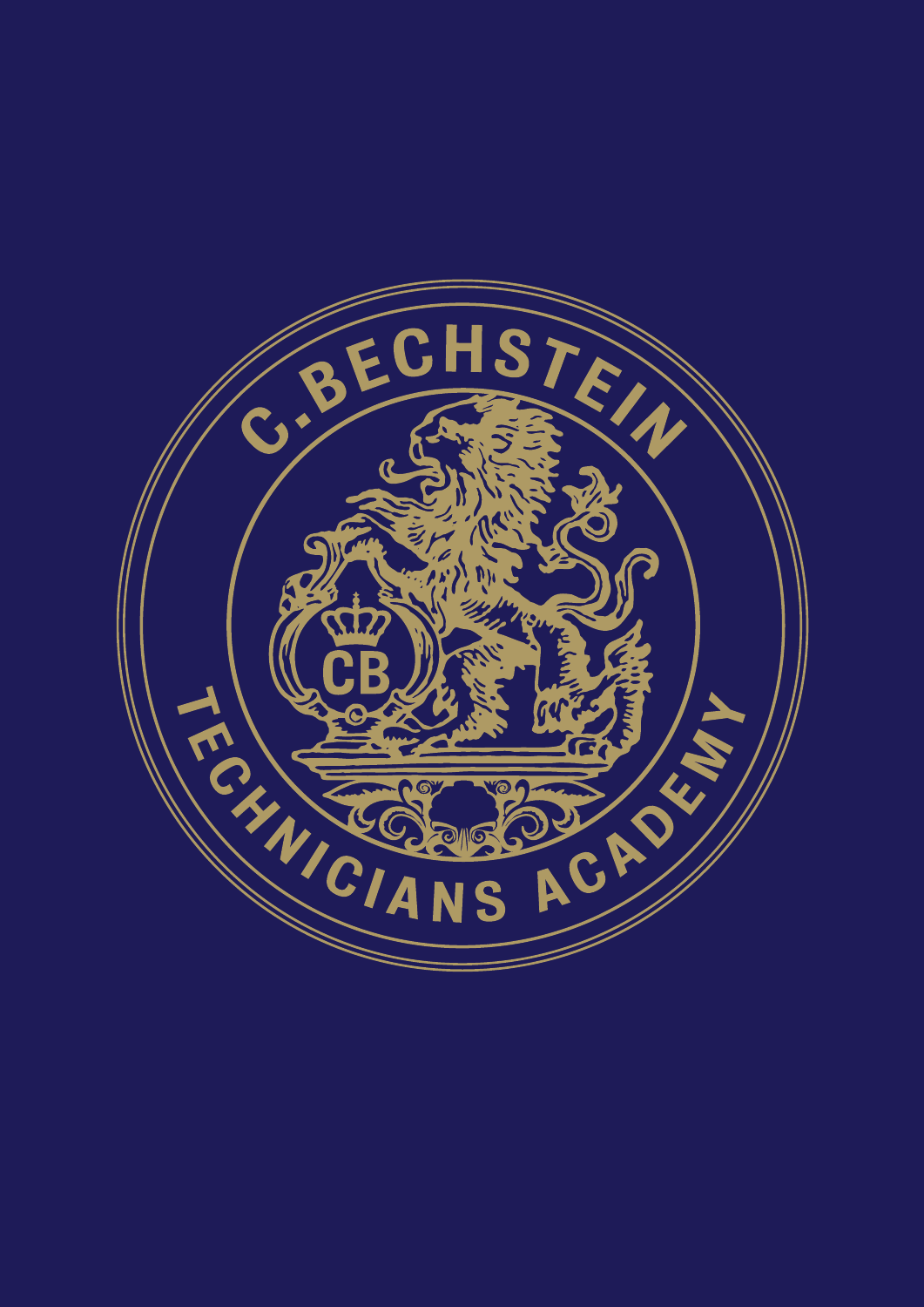

# *The C. Bechstein Technicians Academy*

Within the C. Bechstein Technicians Academy C. Bechstein offers customized and targeted training to associated technicians. The aim is to optimize technical expertise in servicing grand and upright pianos in global network of partners and associated technicians.

The content of training in the academy focuses on subjects of highest priority in service. That is e.g. stable and musical tuning, regulation and touch, tonal performance of grand pianos and upright pianos as well as concert service. Beyond that we also offer training in installation and service of our Vario Systems; training in repair and maintenance of lacquer finishes as well as in installation and adjustment of grand piano dampers. We respect requests for further training subjects and for extended training duration if possible.

Even technicians who have worked in the field of customer service as well as concert service will find an opportunity to improve their skills and to refine and stabilize their technique. In exchange with C. Bechstein master piano makers, concert technicians and skilled specialists, participants will receive valuable advice for everyday service work. Training in the academy includes a factory tour, multiple additional information and convivial casual evenings either in restaurants or the cozy C. Bechstein Barbecue lodge with time to talk and exchange.

# *Location*

The C. Bechstein Technicians Academy is part of the C. Bechstein manufactory in Seifhennersdorf, however training can also partly be held in Berlin, as well as in the C. Bechstein Europe manufacturing site in Hradec Králové.

# *Duration of training*

You can not only choose and combine training subjects but also the duration of training in each subject.

### *You can choose between:*

- C. Bechstein Weekends
- 2 to 3-days training
- one week training
- several weeks training

# *Who can register?*

The C. Bechstein Technicians Academy mainly addresses itself to technicians of our international dealer network, as well as freelance technicians working for our partners. Languages spoken are English and German only. Alternatively you could bring a qualified collegue who could translate. Currently we cannot provide training in any other language ourselves.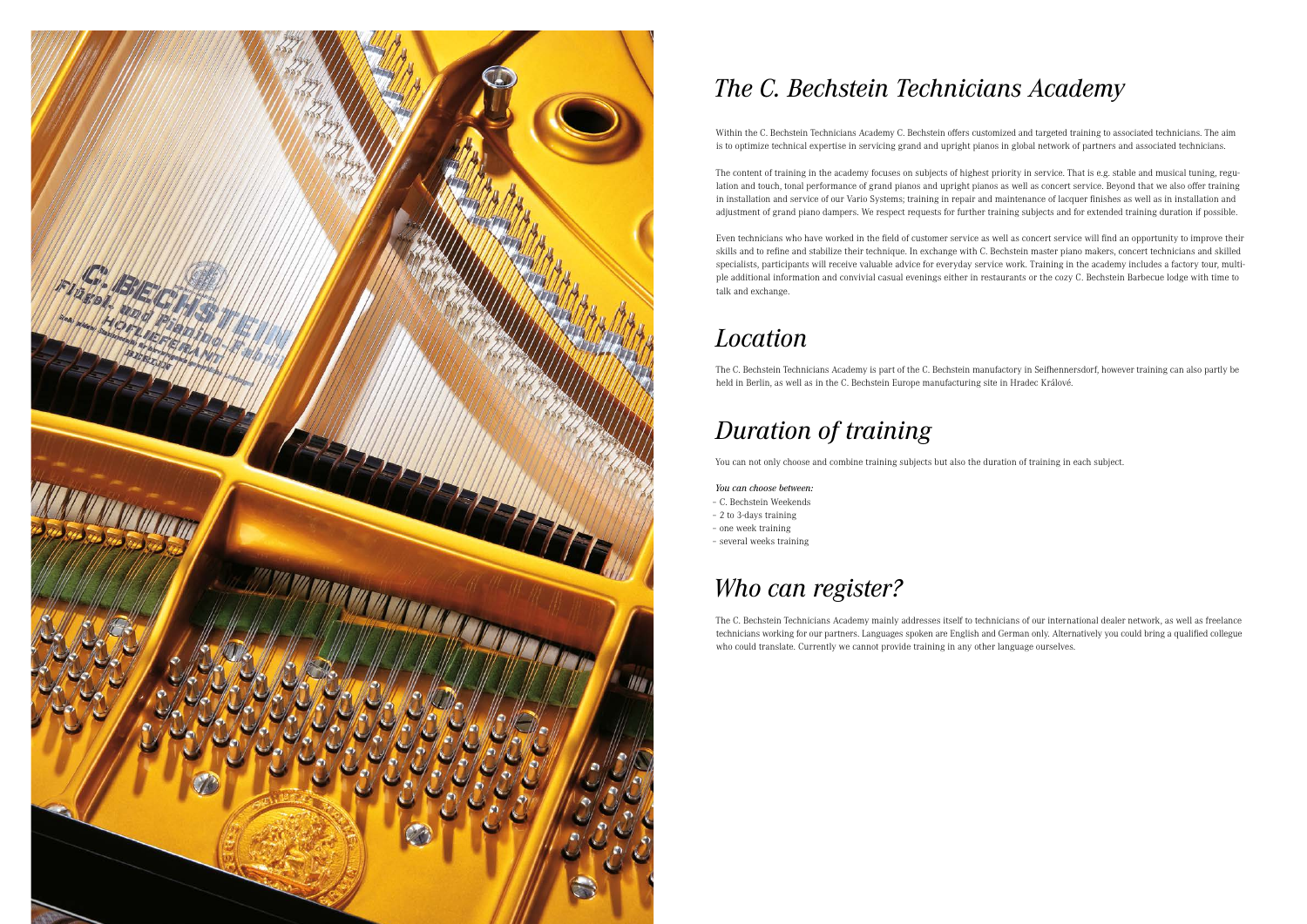#### *Tonal performance of upright and grand pianos*

 Maintaining the tonal performance of quality instruments and adjusting the tone to pianists' individual requests remains one of the most challenging tasks for piano technicians. C. Bechstein's concert technicians and voicing specialists share all their knowledge and techniques, giving you the opportunity to benefit from their experience. You can choose between voicing of grand pianos and upright pianos.

#### *Touch of upright and grand pianos*

 Regulation according to given dimensions alone does not necessarily lead to a perfect performance of the keyboard and action assembly. Various aspects influence touch and small changes may have considerable effect. Beginning with regulation of the keyboard and action assembly, we provide tips and tricks to modify the instrument's touch. You can choose between regulating touch of grand pianos or upright pianos.

#### *Grand piano dampers and sostenuto*

 Installing and adjusting grand piano dampers requires skill and practice. Experienced tutors guide you to exact and uniform damper movement and noiseless damping. Additionally you will address adjustment of damper action and damper guide rail, adjustment of pedals and stop rail as well as the sostenuto system.

#### *Inside the Vario system (installation and service)*

We will do our best to comply with your individual training interest. Adequate training subjects as well as training period differ depending on the participants' knowledge and skills and on the time granted. Training subjects as well as the duration of the training can be planned and arranged individually to meet your personal situation.

 The demand for instruments with silent systems is constantly increasing. Participants train assembly, installation and service of the stop rail and of the electronic components. This training provides all you need to service Vario instruments, including hints for servicing and troubleshooting prior Vario systems.

#### *Concert service*

 Everything you should consider regarding concert service besides the service of the instrument itself. Each encounter with pianists could mean enrichment rather than frustration. Benefit from our concert technician's experience and indulge in all aspects of concert service: setting tuning pins without plate bushing, stable and musical tuning, stretching octaves, immaculate and stable unisons, touch and tone; considering the pianist, the castors, the piano bench, the stage and other personnel.

#### *Lacquer finishes*

Repair and maintenance of cabinets with satin and polished polyester finishes.

*Training subjects may be chosen and combined according to meet individual requests. Upon request we also provide training in further subjects. Please do not hesitate to address us with your requests.*



## *Training subjects*

You can choose between a basic training, that introduces you to a subject or gives you the opportunity to gain short-term practice, or a comprehensive training, with which you can improve and stabilize your skills.

Thus training in tonal performance and touch for upright pianos as well as for grand pianos can each be conducted in a 2 to 5 day short training or as a comprehensive training (e.g. 2 weeks).

However achievements especially in voicing highly depend on the time invested. The more time the participant invests, the more he will benefit from the training. We highly recommend investing at least 2 weeks in voicing training for each, grand pianos as well as upright pianos, if possible more.

Further training subjects or longer durations of training are possible.

## *How can you arrange your training schedule?*

*Starter unit grand piano*

5 days voicing of grand pianos 3 days touch of grand pianos 2 days concert service

## *Possible training durations*

## *Suggested combinations as starter units*

| <b>Training subjects</b>          | <b>Basic trainings</b><br>(upright and grand pianos) | Comprehensive trainings<br>(upright and grand pianos) |
|-----------------------------------|------------------------------------------------------|-------------------------------------------------------|
| Tonal performance upright   grand | 2-5 days   weekends                                  | $10 - 20$ days                                        |
| Touch upright   grand             | 2-5 days   weekends                                  | $10-20$ days                                          |
| Concert service                   | 2-5 days   weekends                                  | 5 days                                                |
| Grand piano dampers               | 2-5 days   weekends                                  | 5 days                                                |
| All about the Vario System        | 2-5 days   weekends                                  |                                                       |
| Lacquer finishes                  | $2-5$ days   weekends                                | $5-10$ days                                           |

### *Starter unit upright piano*

5 days voicing of upright pianos 3 days touch of upright pianos 2 days stable tuning Concert 8, service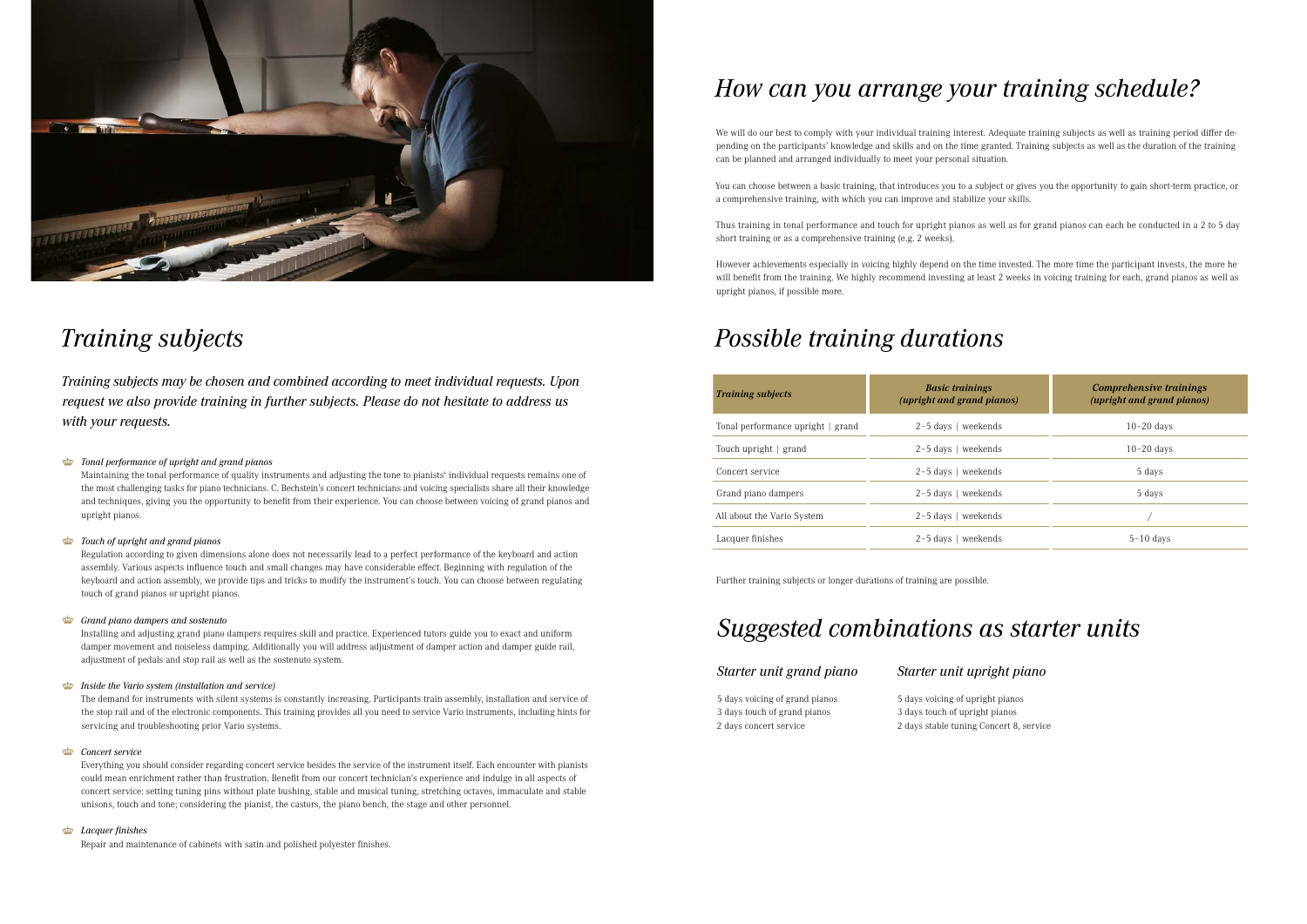## *Further Information*

### *How to find us*

 As Seifhennersdorf is a remote location, you can travel by car, however we can also provide transfer to and from railway stations in Neugersdorf and Dresden as well as to and from Dresden Airport (DRS). Other Airports nearby are Prague (PRG), Leipzig (LEJ) and Berlin (BER). Trains will take you to Dresden and Neugersdorf.

### *Address*

 C. Bechstein Pianofortefabrik AG Jentschstraße 5 D-02782 Seifhennersdorf

### *Registration*

 Please apply for training both for the Academy or the C. Bechstein Weekends at least 4 weeks prior to the requested training schedule: *service@bechstein.com*.



### *Fees*

| 2-3 days   weekends | € 390   |
|---------------------|---------|
| 1 week              | € 500   |
| 2 weeks             | € 900   |
| 3 weeks             | € 1,200 |
| 4 weeks             | € 1,400 |
| 8 weeks             | € 2,400 |
| 12 weeks            | € 3,000 |

The training is really not expensive. Fees apply for all training in the C. Bechstein Technicians Academy and C. Bechstein Weekends. The following fees apply.

Fees cover accommodation, breakfast and lunch in the factory; C. Bechstein Weekend fees include dinner and drinks.